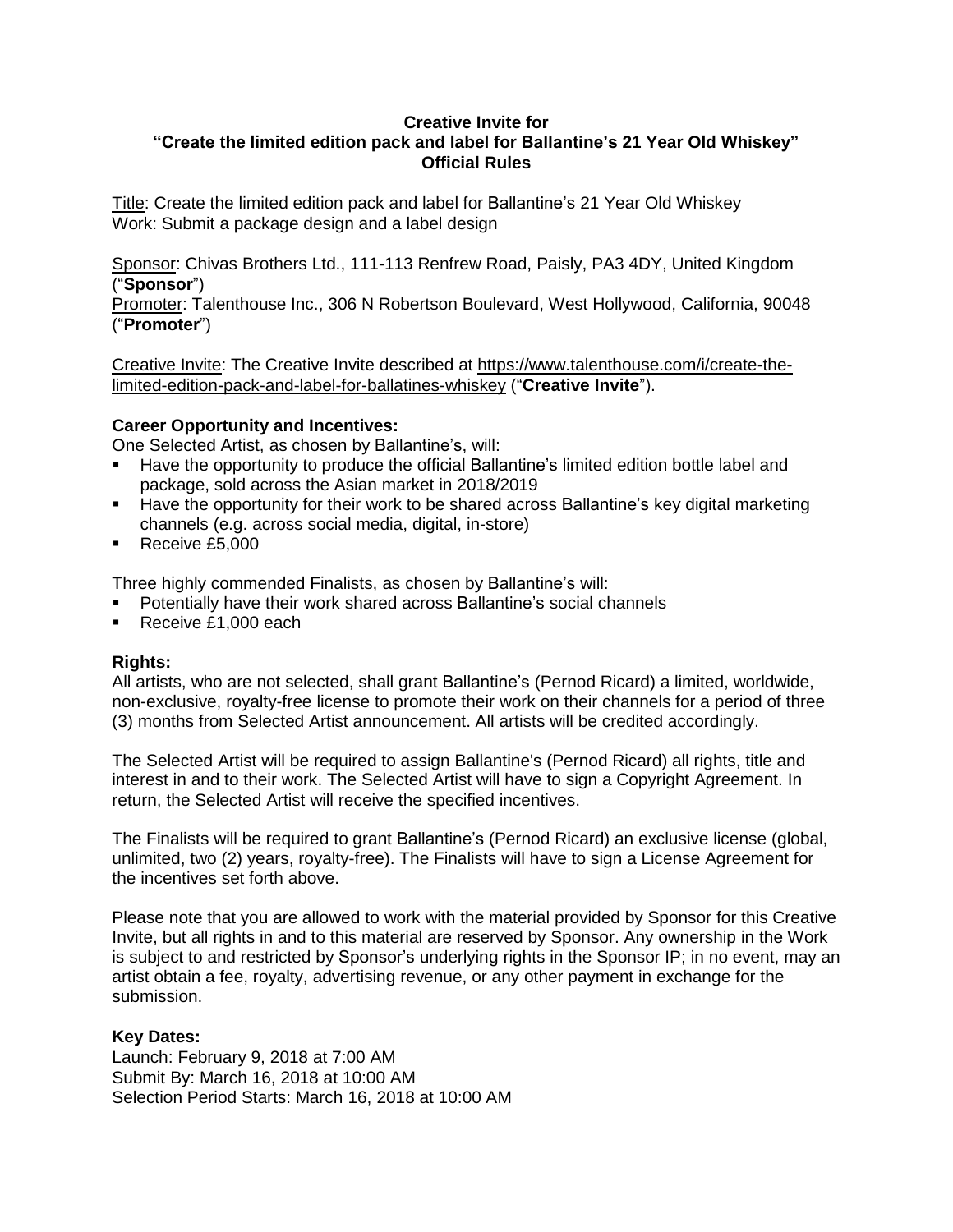Artists Selected: April 13, 2018

*All times are in Pacific Time.*

NOTICE: Talenthouse respects your rights and does not claim ownership of any copyrights related to works you submit. In addition, your moral rights are respected. Whenever your work is published by Sponsor or Promoter, you will be credited. However, failure to provide accurate credit by Sponsor or Promoter shall be considered an error or oversight and shall not constitute a breach of these rules or an infringement of your copyright.

By participating in the Creative Invite you grant Talenthouse permission to use any work you submit for all promotional purposes related to the Creative Invite, including but not limited to displaying your work on Promoter's and Sponsor's media channels.

SEE SPECIFIC CREATIVE INVITE SITE FOR ADDITIONAL INFORMATION.

These Official Rules (these "**Official Rules**") set forth the terms pursuant to which each individual or team of individuals (each such individual or team, an "**Artist**") may participate in the Creative Invite.

NO PURCHASE OR PAYMENT IS NECESSARY TO ENTER OR BE SELECTED. A purchase or payment will not improve the chances of Artist's submission being selected. The submission period for the Creative Invite described on the Creative Invite website (located at [https://www.talenthouse.com/i/create-the-limited-edition-pack-and-label-for-ballatines-whiskey\)](https://www.talenthouse.com/i/create-the-limited-edition-pack-and-label-for-ballatines-whiskey) (the "**Creative Invite Site**") shall begin and end on the dates and times set forth on the Creative Invite Site (the "**Submission Period**"). The Creative Invite and Artist's participation in the Creative Invite is governed by these Official Rules and is subject to all applicable laws. Void where prohibited.

## TABLE OF CONTENTS

- 1. Eligibility
- 2. Timeline
- 3. Artist Teams
- 4. How to Submit Your Work
- 5. Selection Process
- 6. Career Opportunity and Incentives
- 7. Notification and Verification of Selected Works
- 8. Publicity; Use of Personal Information
- 9. Intellectual Property Rights
- 10. Representations and Warranties of Artist
- 11. No Warranty of Promoter or Sponsor
- 12. Release; Indemnification; Disclaimer
- 13. No Tampering
- 14. Payments
- 15. General Conditions
- 16. Alternative Dispute Resolution; Governing Law; Choice of Forum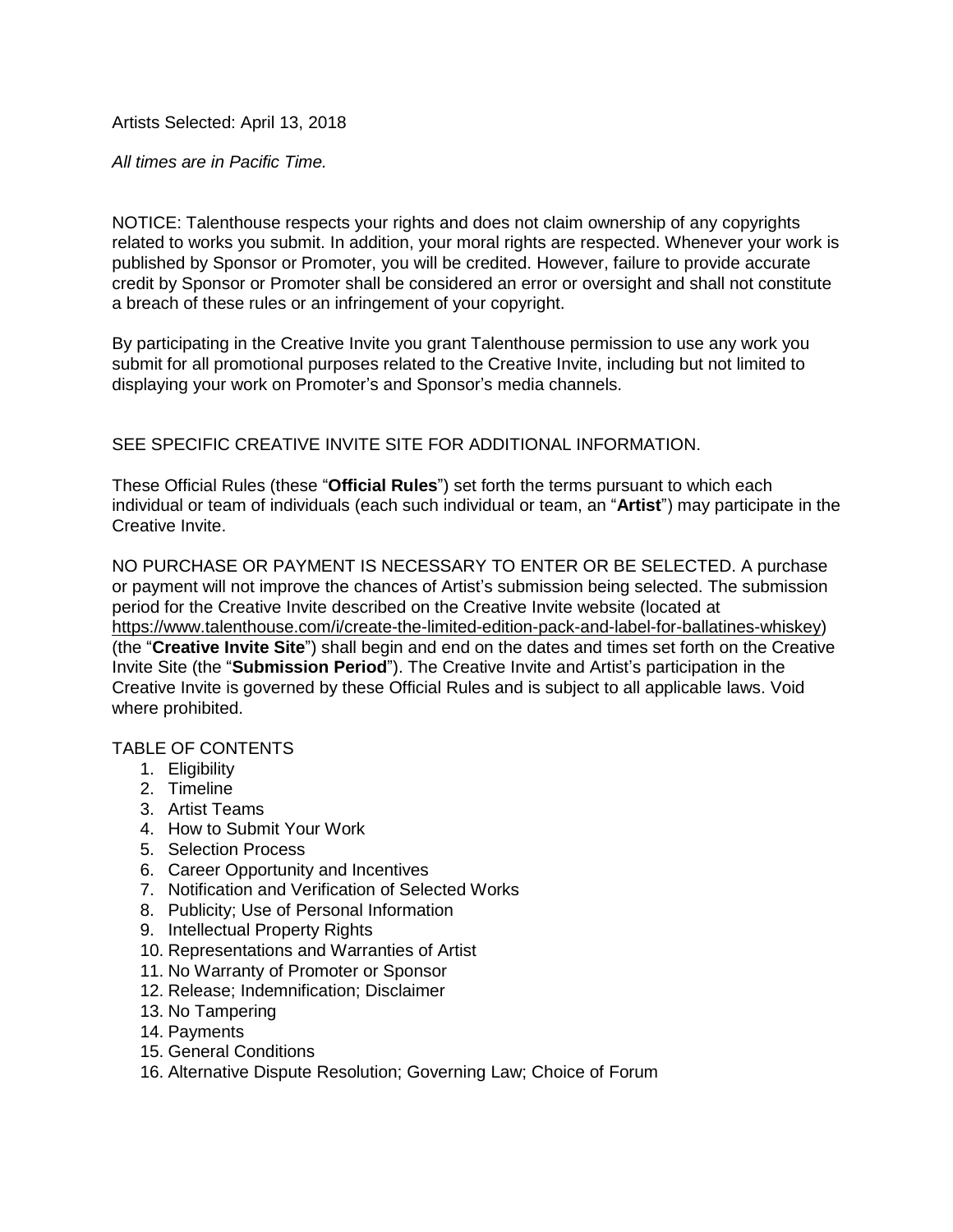- 1. *Eligibility*. The Creative Invite is open only to individuals who are at least twenty-five (25) years of age and the age of majority in their jurisdiction of primary residence at the time of submission. It is the obligation of all artists to ensure that participating in this Creative Invite and, as applicable, receipt of any incentive, complies with all laws, rules and regulations of the jurisdiction of which such artist is a legal resident/national. Proof of residency and age may be required. Promoter, Sponsor and one or more Sponsor-designated judges ("**Judges**"), and their respective parent companies, affiliates, subsidiaries, divisions, contractors, subcontractors, and partners, to the extent responsible for sponsoring, fulfilling, administering, advertising or promoting the Creative Invite, and all of their respective directors, officers, employees, agents and representatives, and the Immediate Family Members and Household Members of any of the foregoing individuals, are not eligible to participate in the Creative Invite. "**Immediate Family Members**" means parents, stepparents, children, step-children, siblings, step-siblings, and spouses, regardless of where they live. "**Household Members**" shall mean people who share the same residence at least three (3) months out of the year, regardless of their familial relationships. In order to participate in the Creative Invite, Artist must fully comply with the terms on the Creative Invite Site, these Official Rules, the Terms and [Conditions](https://www.talenthouse.com/terms-and-conditions) and [Privacy](https://www.talenthouse.com/privacy-policy) Policy (this "**Agreement**"). Accordingly, by participating in the Creative Invite, Artist agrees that Artist has read the terms of this Agreement, and agrees fully and unconditionally to be bound by the terms of this Agreement, and the decisions of the Judges, whose decisions shall be binding and final in all respects relating to the Creative Invite. If there is any conflict between these Official Rules, the Terms and Conditions, the Privacy Policy or any information on the Creative Invite Site, the order of precedence shall be as follows: Creative Invite Site, Official Rules, Terms and Conditions, and then Privacy Policy. Eligibility to receive a Career Opportunity or Incentive is contingent upon fulfilling all requirements set forth in these Official Rules.
- 2. *Timeline*. The Timeline for the Creative Invite is as follows:
	- (a) *Submission Period*. Artists are permitted to submit Works during the Submission Period. The start and end dates of the Submission Period are specified on the Creative Invite Site.
	- (b) *Selection Period*. During this period, the Judging Panel makes its determinations regarding the Works, and the Promoter contacts certain Artists who are selected as potential recipients of Career Opportunities or Incentives to confirm eligibility, etc. The dates for this period are specified on the Creative Invite Site.
	- (c) *Selection Date*. At the end of the Selection Period ("**Selection Date**"), the Selected Artist and Finalists are announced on the Creative Invite Site. The Selection Date is specified on the Creative Invite Site and may be revised by the Promoter at its sole discretion.
- 3. *Artist Teams*. In the case that Artist is comprised of a team of individuals ("**Artist Team**"), all members of such team agree that:
	- (i) the member of the Artist Team whose Talenthouse account is used to submit the Work to the Creative Invite shall be designated the team leader ("**Team Leader**");
	- (ii) the Team Leader is solely and exclusively responsible for distributing any Career Opportunities or Incentives received by the Artist Team;
	- (iii) all members of the Artist Team have read, understand and agree to be bound by the terms of this Agreement;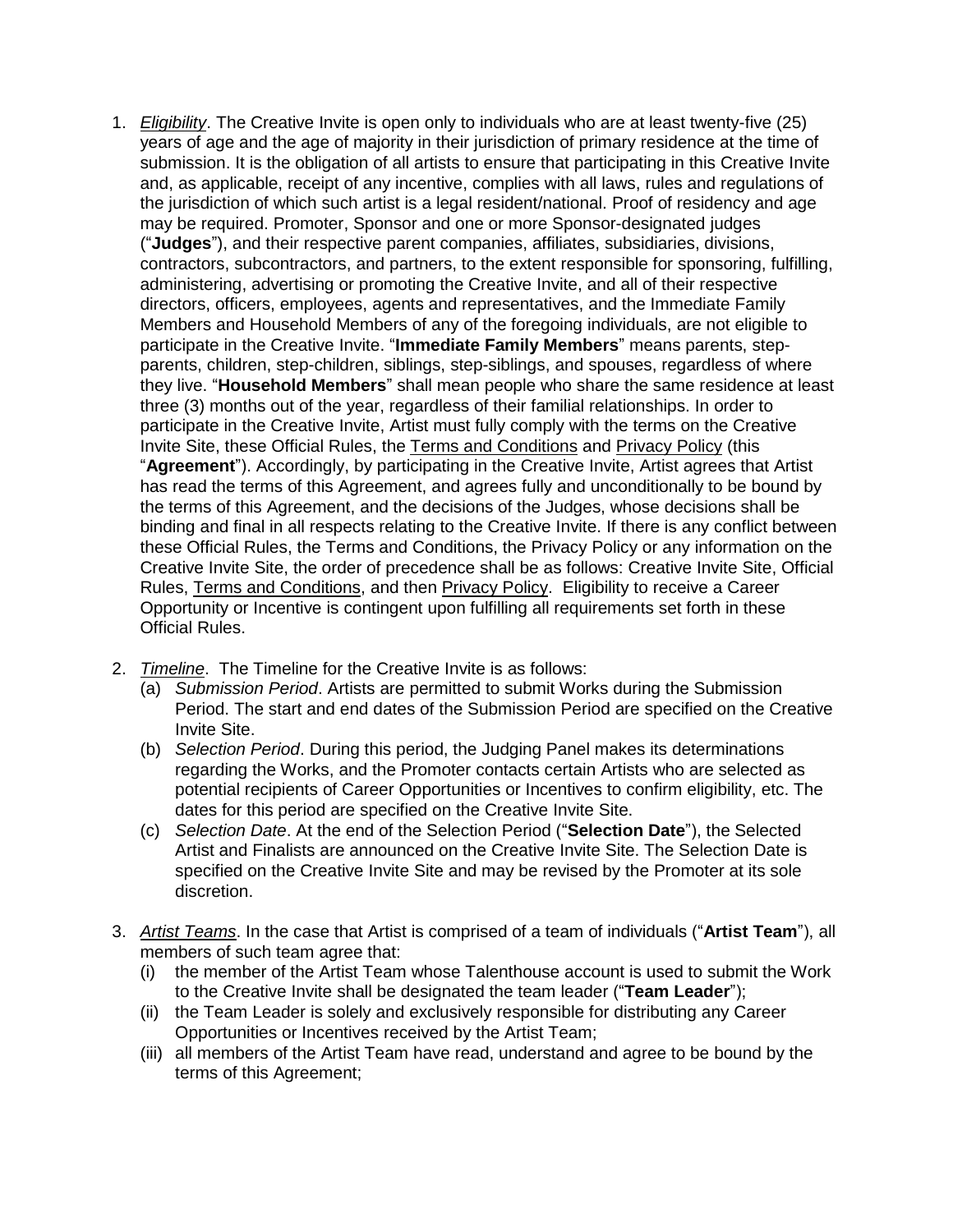- (iv) all members of the Artist Team agree to release and hold harmless the Released Parties (as defined below) from and against any and all Losses (as defined below), in each case whether direct, indirect, or consequential, arising out of or relating to any dispute between or among any of the members of the Artist Team; and
- (v) the Team Leader agrees to indemnify, defend, and hold harmless the Released Parties from and against any and all claims, actions or proceedings of any kind brought by any members of the Artist Team and from any and all Losses arising out of or relating to any dispute between or among any of the members of the Artist Team, including but not limited to the distribution of any Career Opportunities or Incentives between or among the members of the Artist Team.

MEMBERS OF ANY ARTIST TEAM SHOULD CONSIDER ENTERING INTO THEIR OWN WRITTEN AGREEMENT REGARDING THE MEMBERS' RESPECTIVE RIGHTS AND RESPONSIBILITIES TO EACH OTHER IN CONNECTION WITH THEIR PARTICIPATION IN THIS CREATIVE INVITE, INCLUDING HOW ANY CAREER OPPORTUNITIES AND INCENTIVES THAT ARE RECEIVED WILL BE DISTRIBUTED.

4. *How to Submit Your Work*. To submit your work for the Creative Invite, during the Submission Period, visit the Creative Invite Site and follow the instructions, which will require, among other things, that Artist create an account on Promoter's website (www.talenthouse.com) and agree to abide by the Terms and Conditions and Privacy Policy. Artist must then create and submit via electronic transmission an original work of authorship (the "**Work**") as more specifically described at the Creative Invite Site. Promoter or its representatives reserve the right to disqualify any Artist or Work or remove any Work that does not conform to the requirements set forth in this Agreement as determined by Promoter in its sole discretion. Promoter is not obligated to notify Artist if a Work has been disqualified and removed from the Creative Invite Site.

To be an eligible submission, a Work must comply with the following requirements:

- (a) The Work:
	- (i) must be Artist's own original work, created solely by Artist (in the case that Artist is a team of individuals, the Work must be created solely by the members of the Artist Team);
	- (ii) must not have been previously licensed, sold, used, published, released, distributed or otherwise exploited in any form;
	- (iii) must not have previously won any award; and
	- (iv) must not infringe the copyright, trademark, privacy, publicity, or other personal or proprietary rights of any individual or entity (except for the material provided by Sponsor).
- (b) Except as set forth on the Creative Invite Site, the Work must not contain, be derived from, or reference any names, products or services of any business, company or entity or any third party trademarks, logos, trade dress or promotion of any brand, product or service.
- (c) Any Work that is lewd, obscene, sexually explicit, pornographic, disparaging, defamatory, libelous, obscene, or any Work that otherwise contains inappropriate content or objectionable material may not be submitted and may be disqualified and removed at any time in Promoter's sole discretion.
- (d) Artist may not be (nor may Artist work with parties in conjunction with the Work who are):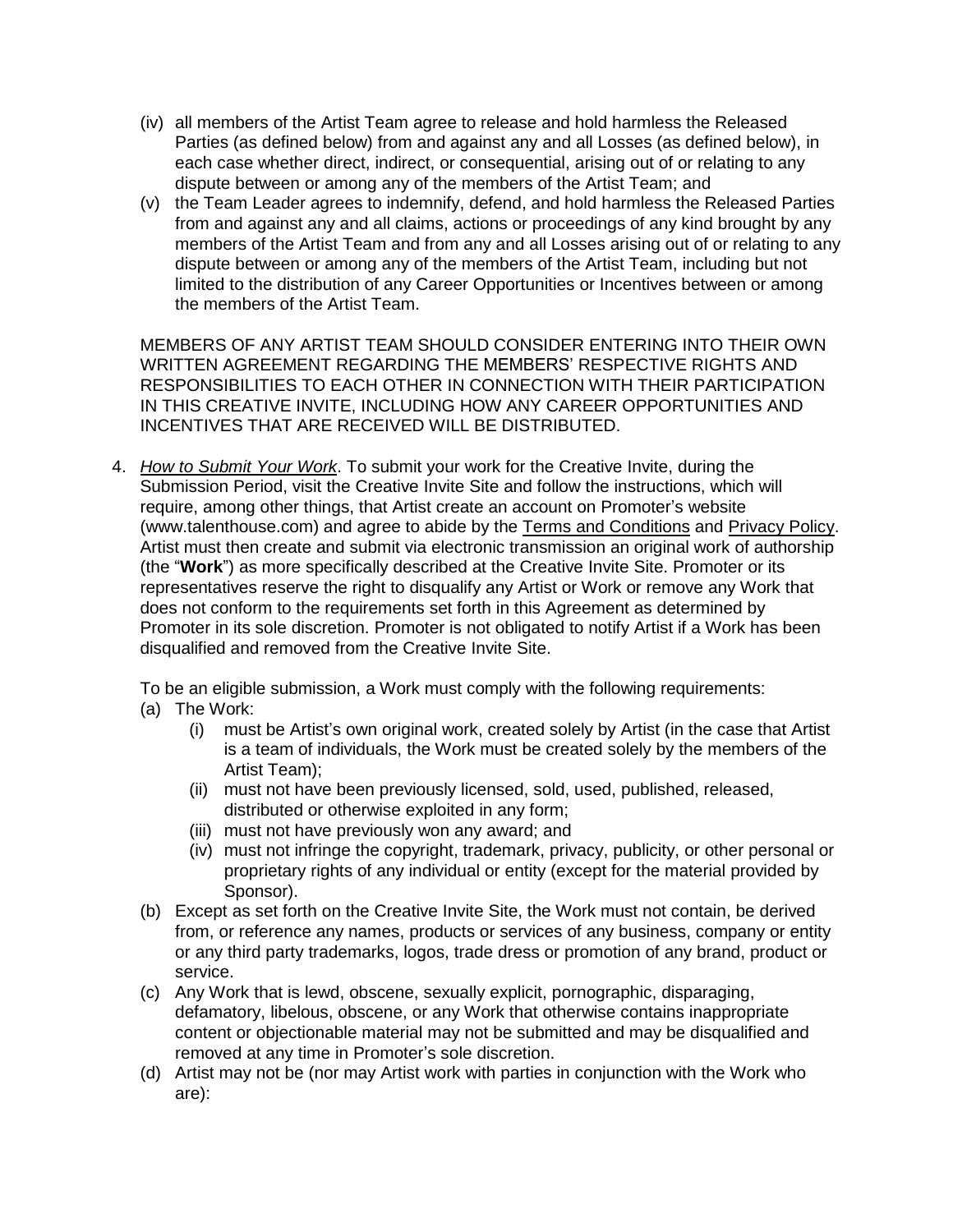- (i) represented under contract (e.g., by a talent agent or manager) that would limit or impair Promoter's or Sponsor's ability to use, display or otherwise exploit the Work in any form or media;
- (ii) subject to an acting or modeling contract that would make Artist's submission or appearance in the Work a violation of any third-party rights; or
- (iii) under any other contractual relationship, including but not limited to guild or union memberships, that may prevent Promoter or Sponsor from being able to use the Work as contemplated by the Creative Invite, or that would otherwise be violated by participating in the Creative Invite.
- (e) The Work must comply with applicable law. If any individual appears or is referred to in the Work, Artist is solely responsible for obtaining, prior to submitting the Work, any and all releases and consents necessary to permit the exhibition, use, license, sale, etc. of the Work, as applicable, by Sponsor and Promoter. If any individual appearing or referred to in any Work is under the age of majority in such individual's jurisdiction of residence, the signature of such individual's parent or legal guardian is required on each release. ARTIST IS RESPONSIBLE FOR OBTAINING ALL REQUIRED APPROVALS, CONSENTS AND AUTHORIZATIONS, IF ANY, THAT MAY BE REQUIRED TO PARTICIPATE IN THE CREATIVE INVITE AND SUBMIT A WORK, INCLUDING ANY RELEASES AND CONSENTS FROM ANY INDIVIDUAL WHOSE NAME, IMAGE OR LIKENESS APPEARS IN THE WORK. Upon Promoter's or Sponsor's request, if any individual's likeness is used, Artist may be required to provide to Promoter a copy of a release signed by such individual in a form reasonably acceptable to Promoter and Sponsor.

Sponsor, Promoter and Judges reserve the right to disqualify any submission that they determine, in their sole discretion, violates (or potentially violates) the letter or the spirit of the Creative Invite, or its processes or rules (including, without limitation, this Agreement). The decisions of Sponsor, Promoter and Judges on all matters pertaining to the Creative Invite shall be final and binding.

ALL SUBMISSIONS MUST BE RECEIVED BY 09:59 AM PT ON THE LAST DAY OF THE SUBMISSION PERIOD. Limit ten (10) submissions per Artist (including each member of any Artist Team) throughout the Submission Period. Submissions by the same Artist (or any member of any Artist Team) in excess of the limits stated herein will be disqualified. Artist may update and replace an existing submission with a new Work during the Submission Period; provided that any such replacement submission will disqualify the previously submitted Work. The Work will be deemed to have been submitted by the individual whose email address is associated with account.

- 5. *Selection Process*. Submitted Works will be judged as described below.
	- (a) *Judges*: One or more Judges will be appointed by Sponsor in its sole discretion (the "**Judging Panel**"). Individual Judges have the right to withdraw from the Creative Invite without advance notice in the event of extenuating circumstances beyond their control or as may be otherwise permitted by Promoter or Sponsor.
	- (b) *Judging Criteria*: The Judging Panel's decisions will be made based upon the criteria described on the Creative Invite Site.
	- (c) *Artist Selection*: The Artists whose Works are selected as candidates to receive career opportunities or incentives, as described on the Creative Invite Site ("**Career Opportunities**" and "**Incentives**") will be notified as set forth in Section 7 ("**Selected**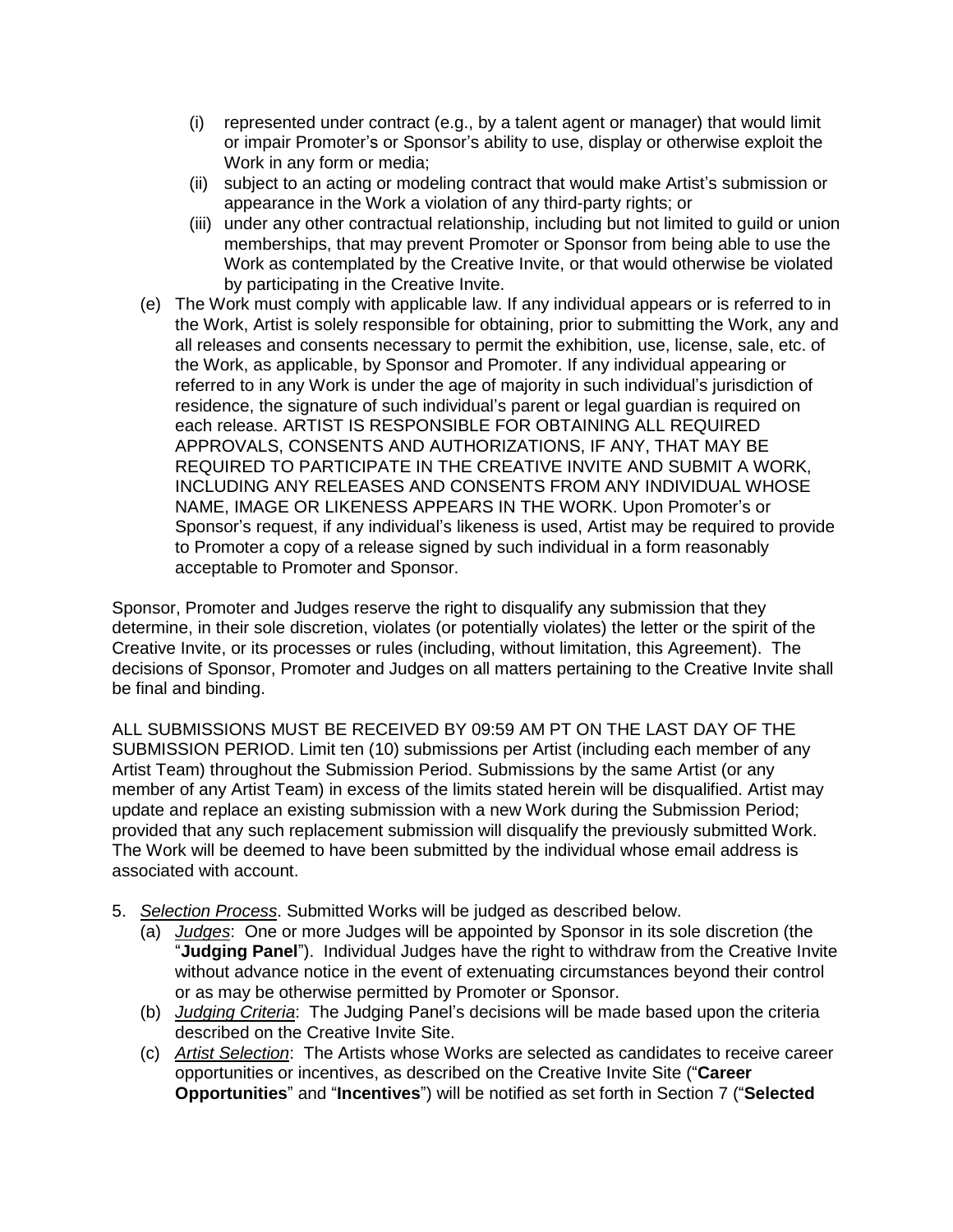**Artist**"). Each Work will be evaluated based on the above-described criteria by the Judging Panel. In the event of a tie, the awardees will be selected by a final vote by the Judging Panel. Odds of being a Selected Artist depend on the nature, quality and number of eligible submissions received. Any Selected Artist will not be eligible to receive any Career Opportunities or Incentives until the Selected Artist submits all of the necessary documentation, including the Awardee Agreement (described in Section 7 below).

- 6. *Career Opportunities and Incentives*. The Career Opportunities and Incentives for the Selected Artist and Finalists (collectively, "**Awardees**") are described on the Creative Invite Site. Artist acknowledges that Sponsor may modify or cancel the Career Opportunities due to unforeseen circumstances. Furthermore, Artist agrees that, in the event of any such modification or cancellation, Artist waives and releases the Released Parties (as defined below) against any and all claims relating to such modification or cancellation. Career Opportunities shall be deemed to have no commercial value. No transfer, refund, cash redemption, substitution, cash equivalent or replacement of any Incentive by any Awardee is permitted, except that Promoter and Sponsor reserve the right, in their sole discretion, to substitute an Incentive with one or more items of equal or greater value (or cash equivalent). In the event the approximate retail value of an alternative Incentive is different from the actual retail value of that Incentive, the difference will not be awarded in cash or otherwise. Any portion of an Incentive unclaimed, not accepted, or unused by any Awardee will be forfeited and will not be substituted.
- 7. *Notification and Verification of Selected Works*. ALL AWARDEES ARE SUBJECT TO VERIFICATION BY PROMOTER, WHOSE DECISIONS ARE FINAL AND BINDING IN ALL MATTERS RELATED TO THE CREATIVE INVITE.

During the "Selection Period" set forth on the Creative Invite Site, the Awardees will be notified by mail, phone or email, at Promoter's discretion, using the information provided by each Awardee. Awardees must continue to comply with all terms and conditions of this Agreement, and receipt of any Career Opportunity or Incentive is contingent upon fulfilling all requirements. Promoter and Sponsor shall have no liability for any notification that is lost, intercepted or not received by an Awardee for any reason. In Promoter's sole discretion, Awardees may be disqualified and required to forfeit any Career Opportunity or Incentive, and alternate Awardees may be selected in accordance with these Official Rules from among the remaining eligible submissions if any Awardee:

- (i) cannot be reached for whatever reason after a reasonable effort has been exerted based on the information provided by the Awardee or notification is returned as undeliverable;
- (ii) declines or cannot accept, receive or use any Career Opportunity or Incentive for any reason;
- (iii) is found to be ineligible to enter the Creative Invite or receive the Career Opportunity or Incentive; or
- (iv) cannot or did not comply with this Agreement. Promoter is not obligated to leave any voicemail, answering machine message, or other message for Awardee.

The Selected Artist will be required to complete and return a Copyright Assignment Form and the Finalists a License Agreement; all Awardees will be required to complete and return (as directed by Promoter) a Creative Invite Awardee Agreement ("**Awardee [Agreement](https://talenthouse-res.cloudinary.com/image/upload/v1/invites/poqo7taivlj7fqnccbhv)**") by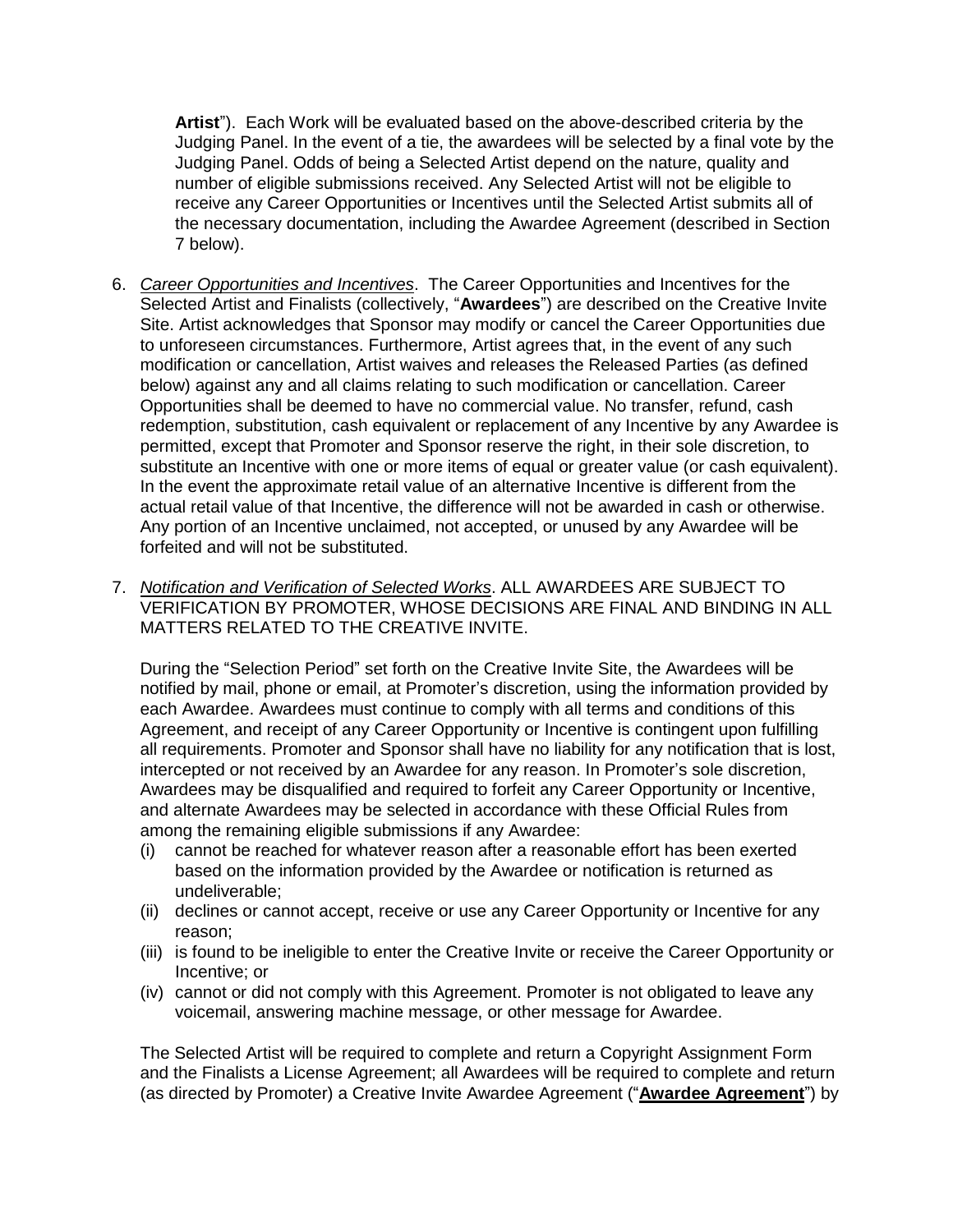a specified date or, in Promoter's sole discretion, the Career Opportunity or Incentive may be forfeited and an alternate Awardee may be selected in accordance with these Official Rules from among the remaining eligible submissions. Promoter reserves the right to modify the notification procedures and the Awardee Agreement in connection with the selection of Awardees.

- 8. *Publicity; Use of Personal Information*. Except where prohibited by applicable law, by accepting a Career Opportunity or Incentive, all Awardees agree and acknowledge that Promoter and Sponsor and any of their respective agents, designees or licensees may, without any limitation or further compensation, use the Awardee's name, voice, biographical data, likeness, picture, opinions, entry materials, photograph, Work (in whole or in part), hometown and state, and audio or video recording of the Awardee for promotional purposes related to the Creative Invite in any media, worldwide, without further payment or consideration. By participating in the Creative Invite, Artists will be sharing their personal information with Promoter. Personal information collected by Promoter will be used for administration of the Creative Invite, to respond to Artist in matters regarding Artist's Work or the Creative Invite, awarding Career Opportunities or Incentives, and as otherwise set forth in the [Privacy](https://www.talenthouse.com/privacy-policy) Policy.
- 9. *Intellectual Property Rights*. As mentioned above, Artist must create his/her Work without using or referencing any works or intellectual property of any other person, except as expressly permitted pursuant to instructions on the Creative Invite Site. Any Artist that violates this provision will be disqualified from the Creative Invite. By participating in the Creative Invite, Artist grants Promoter and Sponsor a non-exclusive, limited, worldwide license to copy, modify, transmit, publicly display and exhibit, the Work (in whole or in part) solely (i) on Promoter's and Sponsor's media channels for promotional purposes in connection with the Creative Invite, (ii) to otherwise administer the Creative Invite or (iii) to otherwise market or promote Promoter's services. In addition, Artist understands that by submitting a Work, Artist is granting users of the Creative Invite Site and Eligible SNS Sites the right to copy and share the Work in accordance with the Terms and Conditions and the applicable terms and conditions of the Eligible SNS Sites, respectively. Artists that are not selected will retain all rights to their Works, subject to the foregoing limited license.

Artist acknowledges that, if Artist is a Selected Artist, Artist has to sign a Copyright Assignment Form (assigning all right, title and interest in and to the Work to Sponsor) and if Artist is a Finalist a License Agreement (granting an exclusive, worldwide, unlimited, 2years royalty-free license to Sponsor). All Awardees acknowledge that they will be required to sign the Awardee [Agreement.](https://talenthouse-res.cloudinary.com/image/upload/v1/invites/poqo7taivlj7fqnccbhv) Artist acknowledges that failure to sign these agreements by the specified date will result in forfeiture of any recognition, Career Opportunities and Incentives that Artist might otherwise receive.

- 10. *Representations and Warranties of Artist*. By participating in the Creative Invite and submitting a Work, Artist represents and warrants to Sponsor and Promoter as follows:
	- (i) Artist has all rights, title and interest in the Work;
	- (ii) the Work is Artist's own original work and was created solely by Artist (or all of the members of the Artist Team);
	- (iii) the Work, as of the date of submission, is not the subject of any actual or threatened litigation or claim;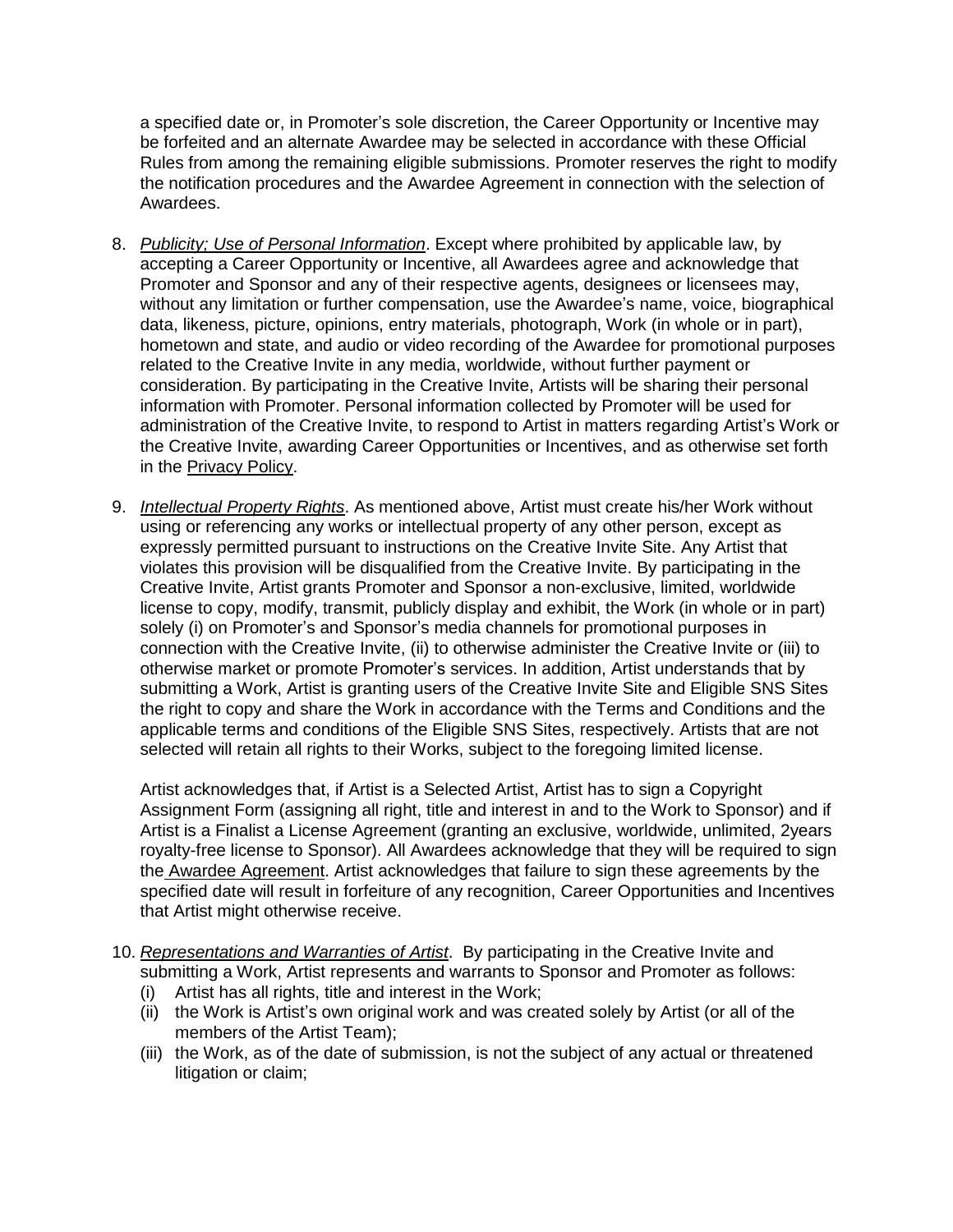- (iv) the Work has not been previously licensed, sold, used, published, released, distributed or otherwise exploited;
- (v) the Work does not and will not violate any contract or third party rights, including any patent, copyright, trade secret, trademark, privacy, publicity, or other personal or proprietary rights of any individual or entity (except for the material provided by Sponsor);
- (vi) the Work does not and will not violate any applicable laws; and
- (vii) the information submitted by Artist in connection with the Creative Invite is accurate and complete.
- 11. *No Warranty of Promoter or Sponsor; Limitation of Liability*. TO THE FULLEST EXTENT PERMITTED BY APPLICABLE LAW, PROMOTER AND SPONSOR MAKE NO REPRESENTATIONS OR WARRANTIES WHATSOEVER, EXPRESS OR IMPLIED, WITH RESPECT TO THE CREATIVE INVITE, INCLUDING WITHOUT LIMITATION ANY:
	- (a) WARRANTY OF MERCHANTABILITY;
	- (b) WARRANTY OF FITNESS FOR A PARTICULAR PURPOSE; OR
	- (c) WARRANTY AGAINST INFRINGEMENT OF INTELLECTUAL PROPERTY RIGHTS OF A THIRD PARTY, WHETHER EXPRESS OR IMPLIED BY LAW, COURSE OF DEALING, COURSE OF PERFORMANCE, USAGE OF TRADE OR OTHERWISE.

IN NO EVENT SHALL PROMOTER, SPONSOR OR JUDGES, AND THEIR RESPECTIVE PARENT COMPANIES, AFFILIATES, SUBSIDIARIES, DIVISIONS, CONTRACTORS, SUBCONTRACTORS, AND PARTNERS, TO THE EXTENT RESPONSIBLE FOR SPONSORING, FULFILLING, ADMINISTERING, ADVERTISING OR PROMOTING THE CREATIVE INVITE, AND ALL OF THEIR RESPECTIVE DIRECTORS, OFFICERS, EMPLOYEES, AGENTS, REPRESENTATIVES, SUCCESSORS AND ASSIGNS BE LIABLE TO ARTIST OR TO ANY THIRD PARTY FOR ANY LOSS OF USE, REVENUE OR PROFIT OR LOSS OF DATA OR DIMINUTION IN VALUE, OR FOR ANY CONSEQUENTIAL, INCIDENTAL, INDIRECT, EXEMPLARY, SPECIAL OR PUNITIVE DAMAGES WHETHER ARISING OUT OF BREACH OF CONTRACT, TORT (INCLUDING NEGLIGENCE) OR OTHERWISE, REGARDLESS OF WHETHER SUCH DAMAGE WAS FORESEEABLE AND WHETHER OR NOT SUCH PARTY HAS BEEN ADVISED OF THE POSSIBILITY OF SUCH DAMAGES, AND NOTWITHSTANDING THE FAILURE OF ANY AGREED OR OTHER REMEDY OF ITS ESSENTIAL PURPOSE.

THE SOLE AND EXCLUSIVE MAXIMUM LIABILITY OF PROMOTER AND SPONSOR FOR ALL DAMAGES, LOSSES AND CAUSES OF ACTION, WHETHER IN CONTRACT, TORT (INCLUDING, WITHOUT LIMITATION, NEGLIGENCE) OR OTHERWISE, RELATED TO THE CREATIVE INVITE SHALL BE ONE HUNDRED DOLLARS (US\$100).

- 12. *Release; Indemnification; Disclaimer*. By participating in the Creative Invite, Artist agrees:
	- (a) To release and hold harmless Promoter, Sponsor and Judges, and their respective parent companies, affiliates, subsidiaries, divisions, contractors, subcontractors, partners and any other organizations responsible for sponsoring, fulfilling, administering, advertising or promoting the Creative Invite, and all of their respective past, present and future officers, directors, employees, agents, representatives, successors and assigns (collectively, the "**Released Parties**") from and against any and all losses, harm, damages, injury, costs, expenses, liability, and claims of any kind (including attorneys' fees) ("**Losses**"), in each case whether direct, indirect, or consequential, arising out of or relating to Artist's creation or submission of a Work,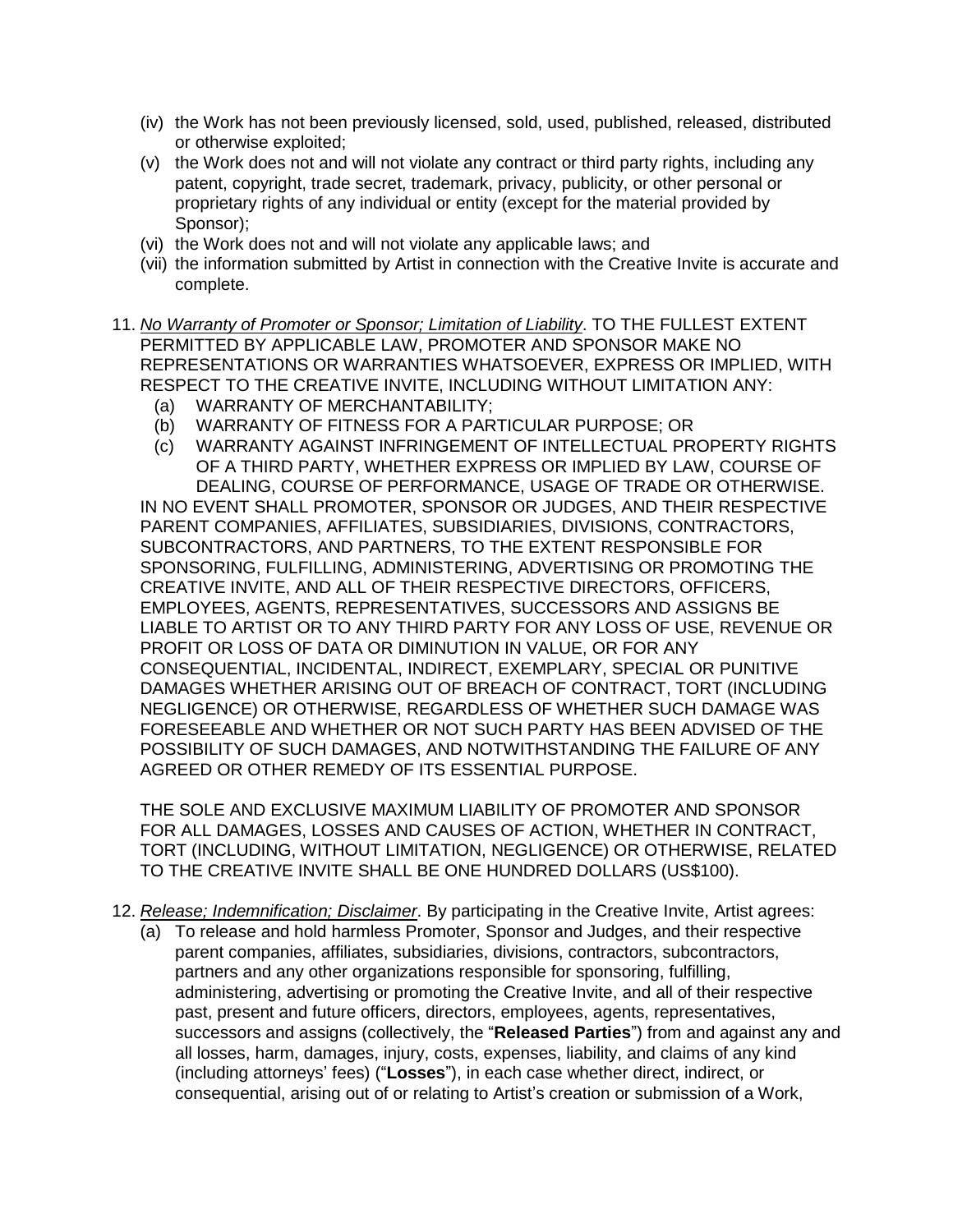participation in the Creative Invite or any Creative Invite-related, Career Opportunityrelated or Incentive-related activity, acceptance or use or misuse of any Career Opportunity or Incentive (including any travel or activity related thereto), or the copying, displaying, performance, use or exploitation of a Work;

- (b) To indemnify, defend, and hold harmless the Released Parties from and against any and all third party claims, actions or proceedings of any kind and from any and all Losses arising out of or relating to (i) any breach or alleged breach by Artist of any of the warranties, representations or other provisions herein or (ii) Artist's participation in the Creative Invite, submission of a Work, or acceptance, use, or misuse of any Career Opportunity or Incentive;
- (c) That the Released Parties assume no responsibility for any injury or damage to Artist or to anyone else's computer, regardless of how caused, relating to or resulting from entering or downloading files, materials or software or any other activity in connection with the Creative Invite; and
- (d) That Promoter and Sponsor have neither made nor are in any manner responsible or liable for any warranty, representations or guarantees, express or implied, in fact or in law, relative to any Career Opportunity or Incentive or any component thereof, including, but not limited to, express warranties provided by the supplier of the Career Opportunity or Incentive (or any component thereof) or their affiliates.
- 13. *No Tampering*. Promoter, Sponsor and Judging Panel reserve the right to disqualify any Artist they find to be (or suspect to be):
	- (i) tampering with the submission process or the operation of the Creative Invite or any website promoting the Creative Invite;
	- (ii) acting in violation of this Agreement, or otherwise acting in an unprofessional or disruptive manner; or
	- (iii) submitting or attempting to submit to the Creative Invite multiple times through the use of multiple email addresses or the use of any robotic or automated devices to submit submissions.

Any attempt to undermine the legitimate operation of the Creative Invite may be a violation of criminal or civil law; should such an attempt be made, Promoter and Sponsor reserve the right to seek damages from any such person to the fullest extent permitted by law. If Promoter determines, in its sole discretion, that technical difficulties or unforeseen events compromise the integrity or viability of the Creative Invite, Promoter reserves the right to void the submissions at issue or terminate the relevant portion of the Creative Invite, including the entire Creative Invite, or modify the Creative Invite, these Official Rules, or award Career Opportunities or Incentives based upon the criteria set forth in these Official Rules from all eligible submissions received prior to the termination date.

14. *Payments*. Any cash Incentives will be paid directly to Artist by Promoter by PayPal, wire transfer or some other payment method agreed upon by Artist and Promoter. Applicable federal, state, local or other taxes and any fees and costs applicable to such Incentives (e.g., wire transfer fees) are the sole responsibility of the Awardees who receive such Incentives. Promoter reserves the right to withhold the relevant portion of such Incentive to cover the cost of any such fees or costs, including without limitation any applicable wire transfer fees. Note that cash Incentives are treated as income by the U.S. Internal Revenue Service and may also be treated as income by other applicable taxing authorities.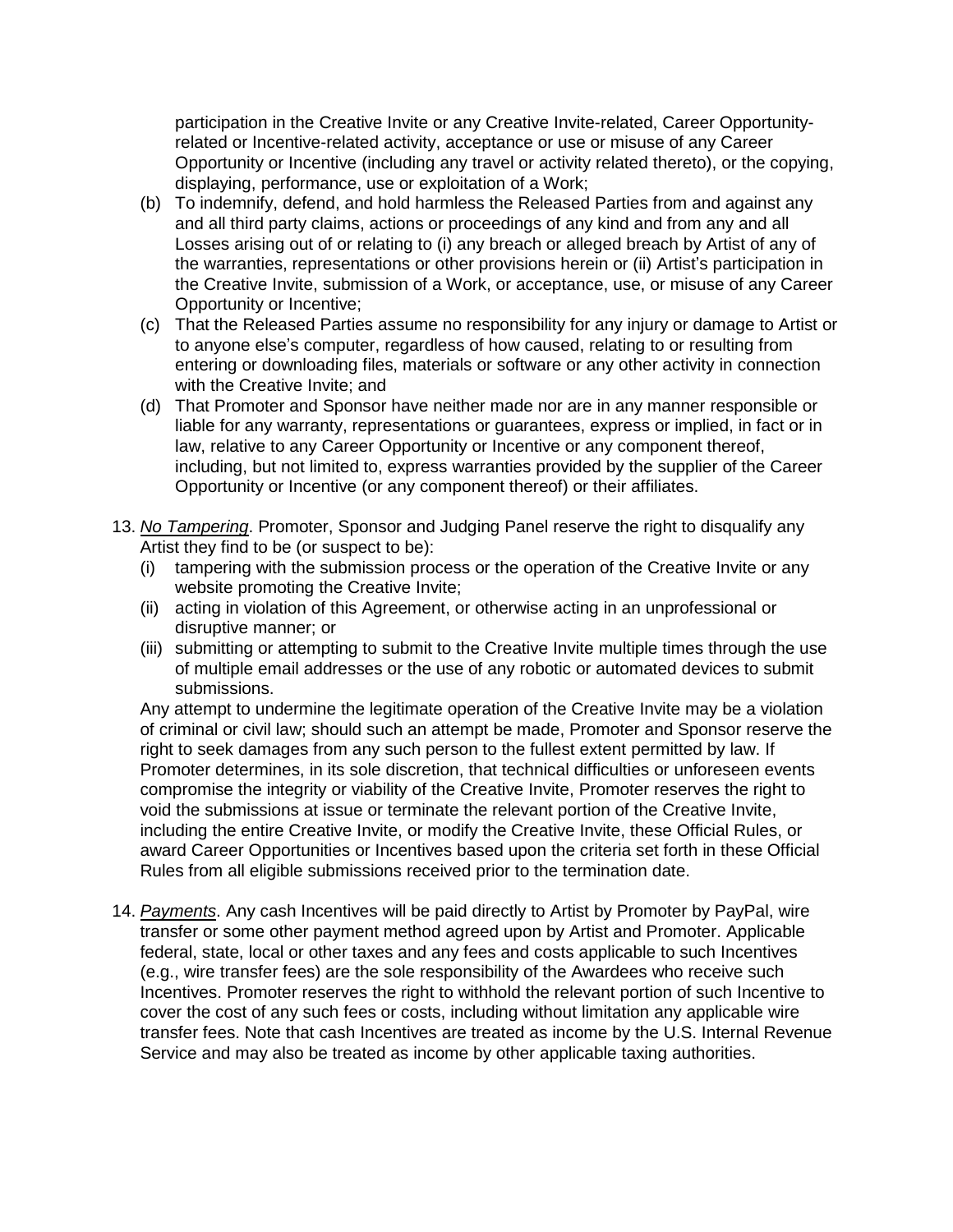15. *General Conditions*. Promoter and Sponsor reserve the right to cancel, suspend, or modify the Creative Invite, or any part of it, if any fraud, technical failures, or any other factor beyond Promoter's and Sponsor's reasonable control impairs the integrity or proper functioning of the Creative Invite, as determined by Promoter in its sole discretion. Promoter's and Sponsor's failure to enforce any provision of these Official Rules shall not constitute a waiver of that provision. If, for any reason, any Work or other information is confirmed to have been erroneously deleted, lost, or otherwise destroyed or corrupted, Artist's sole remedy is the opportunity to submit another submission to the Creative Invite if such submission is reasonably possible.

These Official Rules, together with the terms set forth on the Creative Invite Site, the [Terms](https://www.talenthouse.com/terms-and-conditions) and [Conditions,](https://www.talenthouse.com/terms-and-conditions) the [Privacy](https://www.talenthouse.com/privacy-policy) Policy and the other agreements incorporated by reference herein, contain the entire agreement between the parties hereto relating to the Creative Invite.

- 16. *Alternative Dispute Resolution; Governing Law; Choice of Forum*. To the extent permitted by applicable law, Artist agrees that:
	- (i) any and all disputes, claims and causes of action against the Released Parties arising out of or related to the Creative Invite, or any Career Opportunities or Incentives, other than those concerning the administration of the Creative Invite or the determination of Awardees, shall be resolved individually, without resort to any form of class action; and
	- (ii) any and all claims, judgments and awards shall be limited to actual damages and outof-pocket costs incurred, including costs associated with entering the Creative Invite, but shall in no event include attorneys' fees.

Any dispute, controversy or claim arising out of or relating to these Official Rules shall be finally settled by binding arbitration under the then-existing Commercial Arbitration Rules ("**Rules**") of the American Arbitration Association ("**AAA**"), except as modified herein. The arbitration shall be conducted by one (1) arbitrator who shall be nominated by Promoter, Sponsor and Artist and must be an attorney licensed to practice or otherwise experienced with New York law. If the parties cannot agree upon an arbitrator within thirty (30) days from the date the claimant's request for arbitration was served on the other party or parties, the sole arbitrator shall be appointed by AAA in accordance with the Rules.

Unless otherwise agreed, arbitration proceedings will be held in Los Angeles County, California, United States. The award rendered by the arbitrator will be final and binding, and judgment upon the award may be entered in any court of competent jurisdiction. The arbitrator will have the authority to award money damages (with interest on unpaid amounts from the date due), specific performance, and temporary injunctive relief, but not the authority to award exemplary or punitive damages, and any claimed right to such damages is expressly waived. Any arbitration will be between Artist and Promoter or Sponsor individually, and there shall be no joinder or consolidation of arbitrations or class action arbitrations.

Except where prohibited, all issues and questions concerning the construction, validity, interpretation and enforceability of these Official Rules, or the rights and obligations of Artist or Promoter or Sponsor in connection with the Creative Invite, shall be governed by, and construed in accordance with, the laws of the State of New York, without giving effect to any choice of law or conflict of law rules (whether of the State of New York or any other